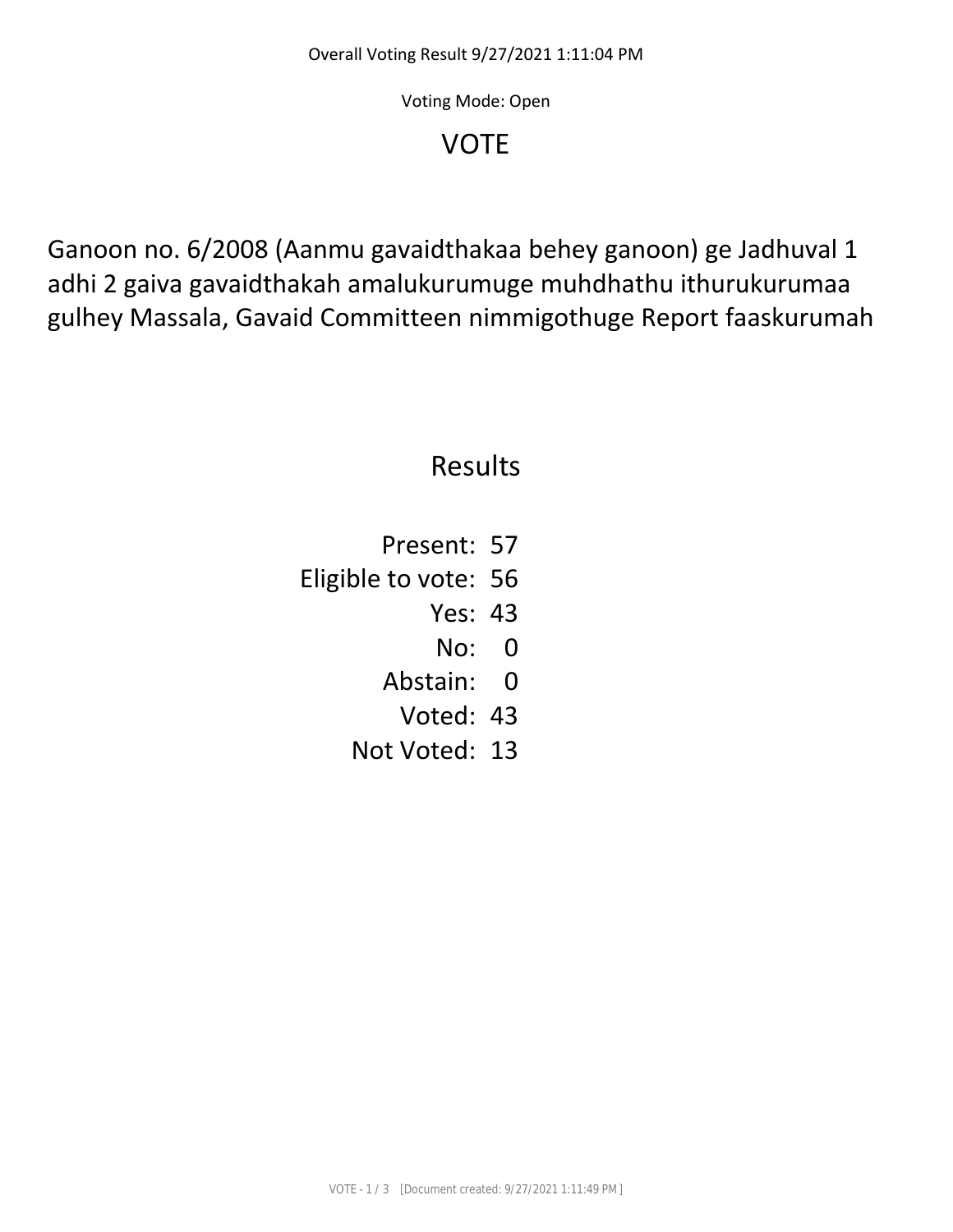| ID | <b>Name</b>                   | Organisation           | <b>Result</b>   |
|----|-------------------------------|------------------------|-----------------|
| 01 | Speaker                       |                        | No voting right |
| 09 | Ali Niyaz (MDP)               | Hulhumalé              | Yes             |
| 10 | Ibrahim Muizzu (MDP)          | Henveyru Uthuru        | Yes             |
| 11 | Ali Azim (MDP)                | Medhu Henveyru         | Yes             |
| 12 | Hussain Shaheem (MDP)         | Henveyru Dhekunu       | Yes             |
| 13 | Hassan Latheef (MDP)          | Henveyru Hulhangu      | Yes             |
| 15 | Meekail Ahmed Nasym (MDP)     | Galolhu Dhekunu        | Yes             |
| 16 | Mohamed Rasheed (MDP)         | Mahchangoalhi Uthuru   | Yes             |
| 19 | Imthiyaz Fahmy (MDP)          | Maafannu Uthuru        | Not Voted       |
| 20 | Ibrahim Rasheed (MDP)         | Maafannu Medhu         | Yes             |
| 21 | Adam Ali (MDP)                | Maafannu Dhekunu       | Yes             |
| 22 | Mohamed Falah (MDP)           | Maafannu Hulhangu      | Yes             |
| 23 | Ahmed Usham (IND)             | Villimalé              | Yes             |
| 24 | Ahmed Saleem (MDP)            | Hoarafushi             | Yes             |
| 26 | Ahmed Abdulla (MDP)           | Baarashu               | Not Voted       |
| 28 | Ibrahim Shareef (MDP)         | Kelaa                  | Yes             |
| 29 | Abdul Gafoor Moosa (MDP)      | Hanimaadhoo            | Not Voted       |
| 30 | Mohamed Nasheed Abdulla (IN   | Nolhivaram             | Not Voted       |
| 31 | Hussain Ziyad (MDP)           | Vaikaradhoo            | Yes             |
| 33 | Jamsheed Mohamed (MDP)        | Kulhudhuhfushi Dhekunu | Yes             |
| 40 | Ahmed Haroon (MDP)            | Manadhoo               | Yes             |
| 41 | Mohamed Abdulla Shafeeg (MDP) | Velidhoo               | Yes             |
| 42 | Yoonus Ali (MDP)              | Holhudhoo              | Yes             |
| 44 | Mohamed Waheed (MDP)          | Ungoofaaru             | Not Voted       |
| 45 | Ismail Ahmed (MDP)            | Dhuvaafaru             | Yes             |
| 46 | Hassan Ahmed (MDP)            | Inguraidhoo            | Yes             |
| 47 | Adam Shareef (PNC)            | Maduvvari              | Yes             |
| 49 | Ahmed Saleem (PPM)            | Eydhafushi             | Not Voted       |
| 50 | Ali Hussain (JP)              | Kendhoo                | Yes             |
| 52 | Ahmed Shiyam (PPM)            | Naifaru                | Yes             |
| 53 | Abdul Ghani Abdul Hakeem (MD. | Kurendhoo              | Yes             |
| 54 | Abdulla Jabir (IND)           | Kaashidhoo             | Not Voted       |
| 55 | Ibrahim Naseem (IND)          | Thulusdhoo             | Yes             |
| 56 | Ibrahim Riza (PPM)            | Guraidhoo              | Yes             |
| 63 | Hussain Gasim (MDP)           | Keyodhoo               | Yes             |
| 64 | Ikram Hassan (MDP)            | Dhiggaru               | Yes             |
| 65 | Ibrahim Naseer (MDP)          | Mulaku                 | Yes             |
| 66 | Ahmed Haleem (MDP)            | Bilehdhoo              | Yes             |
| 67 | Abdul Muhsin Hameed (IND)     | Nilandhoo              | Not Voted       |
| 69 | Ahmed Amir (MDA)              | Kudahuvadhoo           | Yes             |
| 71 | Abdulla Riyaz (IND)           | Thimarafushi           | Not Voted       |
| 72 | Mohamed Nashiz (MDP)          | Kinbidhoo              | Yes             |
| 73 | Mohamed Ghassan Maumoon (     | Th. Guraidhoo          | Not Voted       |
| 74 | Ali Hameed (JP)               | Isdhoo                 | Not Voted       |
| 76 | Moosa Siraj (MDP)             | Fonadhoo               | Yes             |
| 77 | Mohamed Saeed (PNC)           | Maavashu               | Not Voted       |
| 79 | Yaugoob Abdulla (MDP)         | Dhaandhoo              | Not Voted       |
| 80 | Ahmed Saeed (MDP)             | Gemanafushi            | Yes             |
|    |                               |                        |                 |